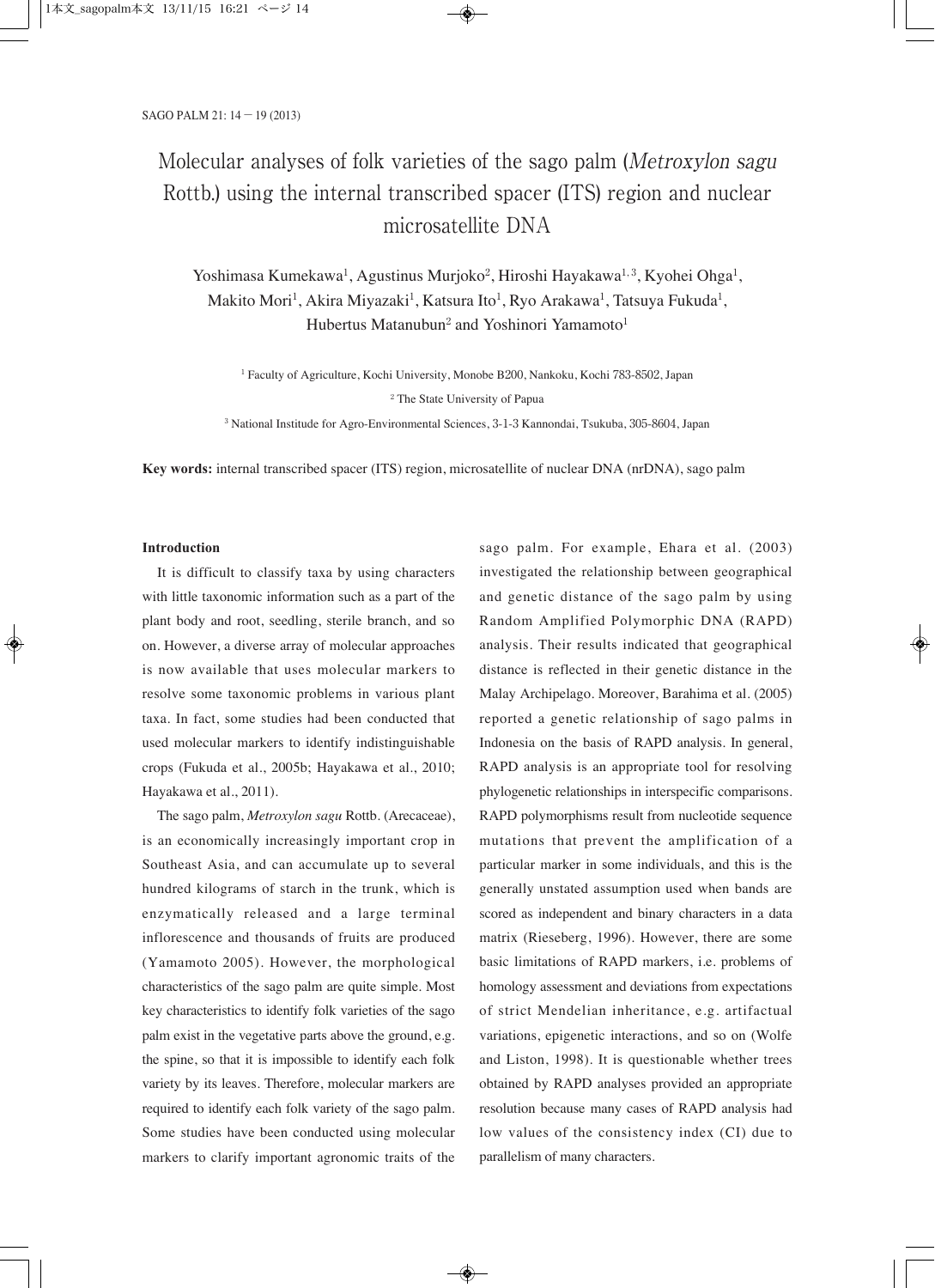In contrast to these studies, Kjær et al. (2004) investigated the genetic and morphological variations of the sago palm in Papua New Guinea by using amplified fragment length polymorphism (AFLP) analysis based on previously published reports of Jones et al. (1997). Their results indicated a significant correlation between genetic and geographical distances. Moreover, a similar study was conducted using sago palm cultivars (Celiz et al., 2004). In addition, Barahima et al. (2005) indicated that the analysis of simple sequence repeats (SSR) of chloroplast DNA (cpDNA) was available for the levels of populations and individuals of sago palm in Papua, suggesting that a molecular marker of sago palm was needed for sequences with high nucleotide substitution rate. Recently, Fukuda et al. (2012) revealed that internal transcribed spacer (ITS) sequences of nuclear DNA (nrDNA) were useful to analyse closely related taxa on the basis of phylogenetic relationships by comparison of nucleotide mutation rates of cpDNA, ITS sequences, and RAPD analyses. However, this study did not use sago palm but edible asparagus. Moreover, some microsatellite loci of nrDNA were isolated from species of Arecaceae (Choo et al. 2010). These nucleotide sequences allow us to identify molecular markers of the sago palm. Therefore, the aim of our study is to detect nucleotide mutations to distinguish sago palm cultivars by using preliminary application of highly substituted ITS sequences and previously published microsatellite loci of cpDNA (Nishizawa and Watano 2000) and nrDNA (Choo et al., 2010).

## **Materials and Methods**

## *Plant materials*

The plant materials contained 2 locations of sago palm in the Malay Archipelago. Fig. 1 shows the locations in the collection area used in this study. We used 11 folk varieties, i.e. Demai, Folo, Hobolo, Manno-Besar, Manno-Kecil, Osukulu, Panne, Para, Rondo, Ruruna, and Yepha. The sampling sites are shown in Table 1. We collected the young Demai of one year or less in a few places within the 1 km distance.

#### *DNA analysis*

Total DNA was isolated from approximately 200 – 300 mg of an air-dried leaf with a Plant



**Fig. 1.** Sampling areas of this study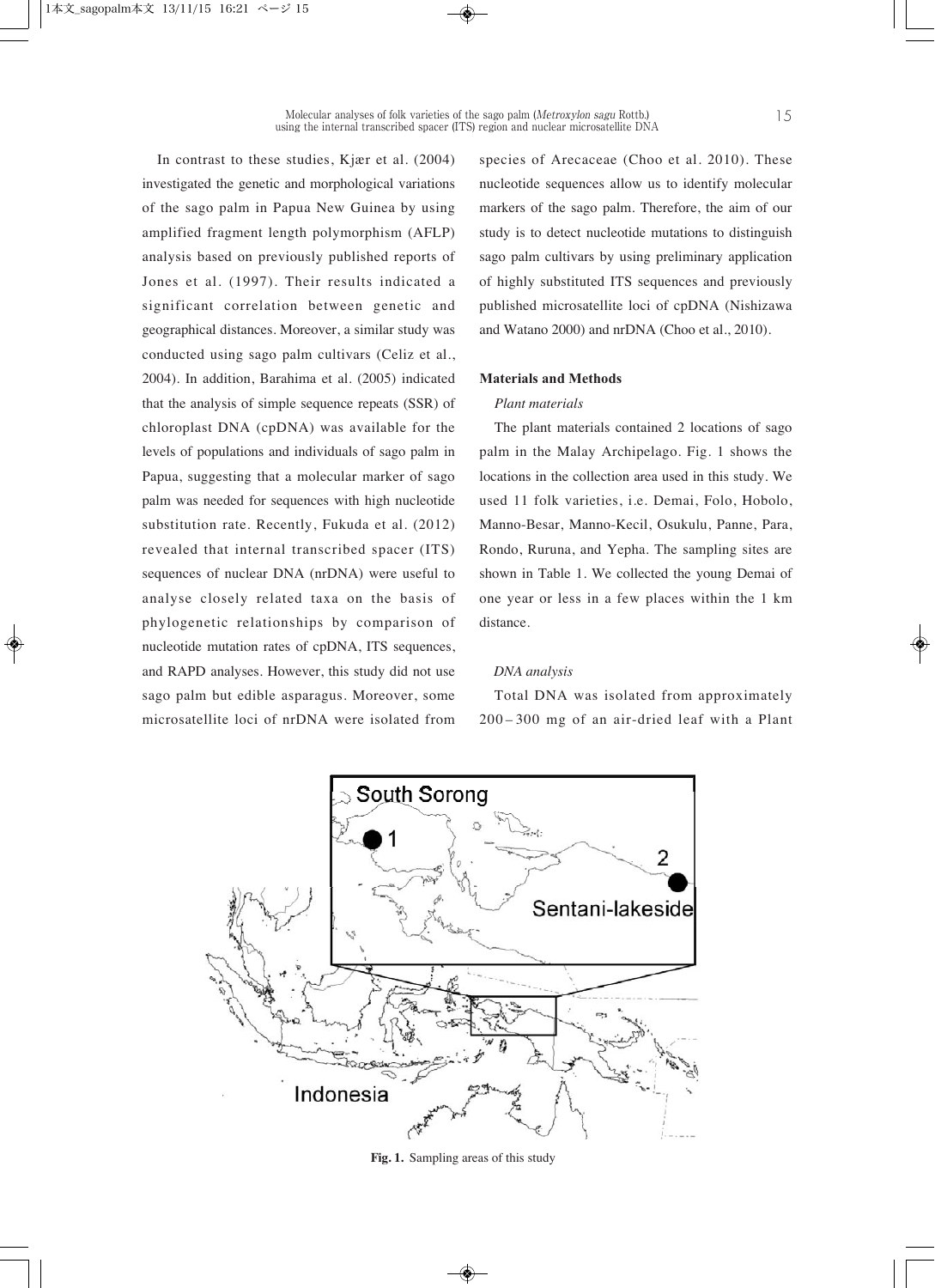| No.            | Folk variety | Locality no.   | Location for collection                                |
|----------------|--------------|----------------|--------------------------------------------------------|
| $\mathbf{1}$   | Demai        | 1              | West Papua Province, South Sorong                      |
| $\overline{2}$ | Demai        | 1              | West Papua Province, South Sorong                      |
| 3              | Demai        | 1              | West Papua Province, South Sorong                      |
| 4              | Demai        | 1              | West Papua Province, South Sorong                      |
| 5              | Demai        | 1              | West Papua Province, South Sorong                      |
| 6              | Demai        | 1              | West Papua Province, South Sorong                      |
| 7              | Demai        | 1              | West Papua Province, South Sorong                      |
| 8              | Demai        | 1              | West Papua Province, South Sorong                      |
| 9              | Folo         | $\overline{2}$ | Papua Province, Jayapura, Sentani-lakeside, Yahim      |
| 10             | Hobolo       | $\overline{2}$ | Papua Province, Jayapura, Sentani-lakeside, Yahim      |
| 11             | Manno-Besar  | 2              | Papua Province, Jayapura, Sentani-lakeside, Yahim      |
| 12             | Manno-Besar  | $\overline{2}$ | Papua Province, Jayapura, Sentani-lakeside, Yahim      |
| 13             | Manno-Kecil  | $\overline{2}$ | Papua Province, Jayapura, Sentani-lakeside, Yahim      |
| 14             | Osukulu      | $\overline{2}$ | Papua Province, Jayapura, Sentani-lakeside, Yahim      |
| 15             | Panne        | $\overline{2}$ | Papua Province, Jayapura, Sentani-lakeside, Ifar besar |
| 16             | Panne        | $\overline{2}$ | Papua Province, Jayapura, Sentani-lakeside, Ifar besar |
| 17             | Para         | $\overline{2}$ | Papua Province, Jayapura, Sentani-lakeside, Ifar besar |
| 18             | Para         | $\overline{2}$ | Papua Province, Jayapura, Sentani-lakeside, Ifar besar |
| 19             | Rondo        | $\overline{2}$ | Papua Province, Jayapura, Sentani-lakeside, Ifar besar |
| 20             | Rondo        | $\overline{2}$ | Papua Province, Jayapura, Sentani-lakeside, Ifar besar |
| 21             | Ruruna       | $\overline{2}$ | Papua Province, Jayapura, Sentani-lakeside, Ifar besar |
| 22             | Yepha        | $\overline{2}$ | Papua Province, Jayapura, Sentani-lakeside, Ifar besar |
| 23             | Yepha        | $\overline{2}$ | Papua Province, Jayapura, Sentani-lakeside, Ifar besar |

Table 1. Plant materials used.

Locality no. corresponds to that givin in Fig. 1.

Genomic DNA Mini Kit (VIOGENE, Sunnyvale, USA), according to the manufacturer's protocol. Isolated DNA was resuspended in Tris-EDTA (TE) buffer and stored at -20 °C until use.

DNA amplification by polymerase chain reaction (PCR) was carried out in a  $50-\mu$ L reaction volume containing approximately 50 ng total DNA, 10 mM Tris-HCl buffer (pH 8.3) with 50 mM KCl and 1.5 mM MgCl2, 0.2 mM of each dNTP, 1.25 U *Taq* DNA polymerase (TOYOBO), and  $0.5 \mu M$  of each primer. We used the following thermal cycle profile for amplification: 40 cycles of 1.5 min at 94 °C, 2 min at 48 °C, and 3 min at 72 °C, followed by a final extension step of 15 min at 72 °C. We amplified 13 microsatellite loci of cpDNA with primers designed by Nishizawa and Watano (2000) and Barahima et al. (2010), the ITS region reported by White et al. (1990), and a microsatellite loci of nrDNA reported by Choo

et al. (2010). After amplification, the reaction products were run on a 2% agarose gel and digitally photographed.

We also confirmed the sequences of these regions. After amplification, the reaction mixtures were subjected to electrophoresis in  $1-2\%$  low-melting-temperature agarose gels for the purification of the amplified products. We sequenced the purified reaction products by using a BigDye-terminator Cycle Sequencing Kit (Applied BioSystems) and a Model 3730A automated sequencer (Applied BioSystems) according to the manufacturer's instructions. For sequencing, we used the same primers as those used for amplification. Sequences for each region were pre-aligned with the CLUSTAL X program (Thompson et al., 1997), and ambiguously aligned regions were manually corrected to minimise the number of indels. Alignment for all DNA regions required the inclusion of several indels.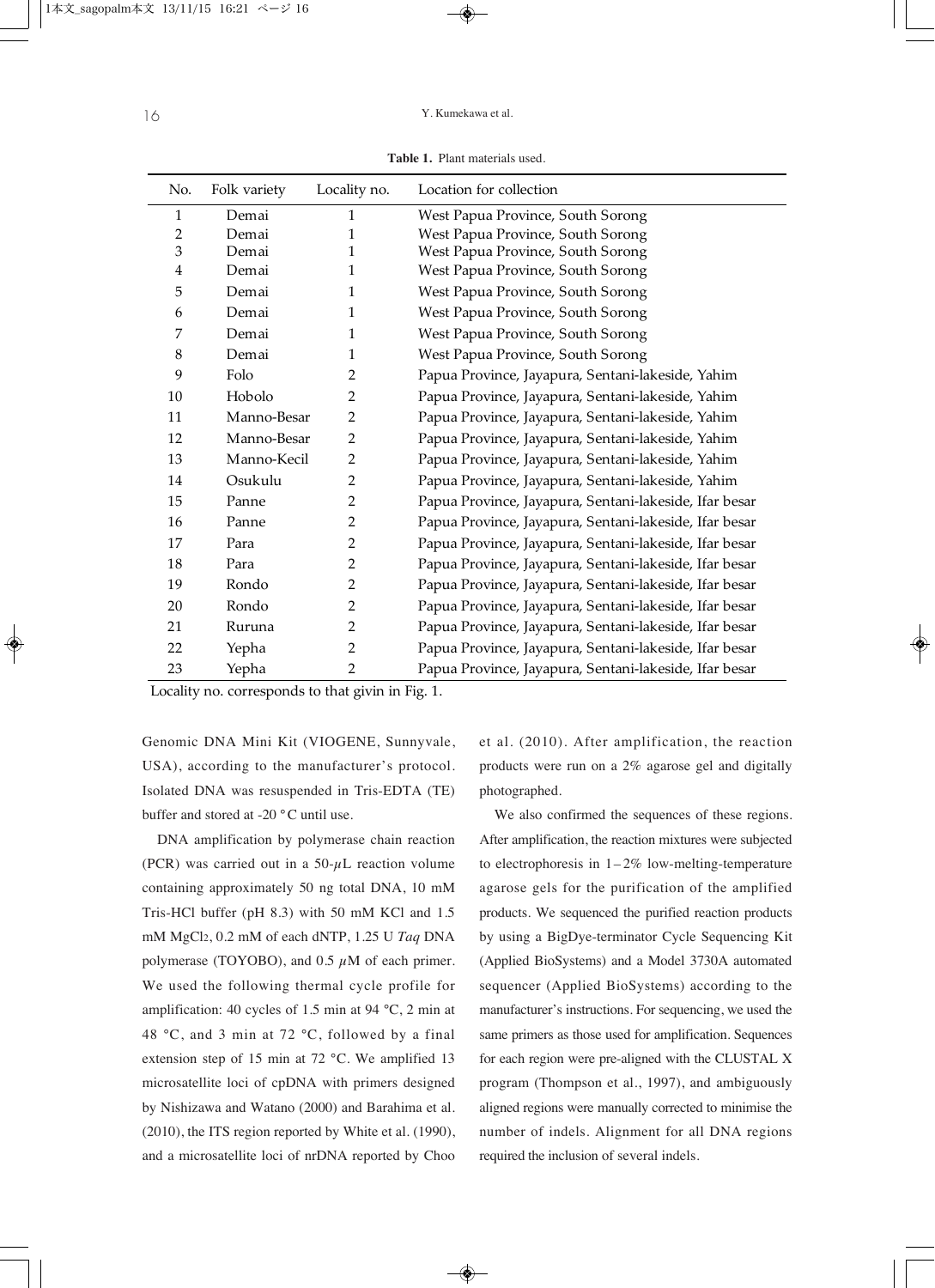## **Results and Discussion**

Microsatellite loci are segments of DNA repeats of short repeat length, and are believed to be subject to mutational changes following a slippage model of duplication or deletion of repeat units (Jorde et al., 1995). Therefore, microsatellite loci are usually highly polymorphic and many authors have estimated the average diversity for microsatellite DNA loci (Bowcock et al., 1994; Deka et al., 1995). As for the microsatellite loci of cpDNA (Nishizawa and Watano 2000), sequences of *petB* intron and the intergenic region between *petD* and *rpoA* had higher substitution regions to reconstruct a phylogenetic tree using closely related taxa than those of the Restriction Fragment Length Polymorphism (RFLP) analysis of cpDNA (Fukuda et al. 2005a). However, our results indicated that approximately 2900 bp of 11 microsatellite loci of cpDNA (i.e. *petB* intron [300 bp] and the intergenic region between *petD* and *rpoA* [340 bp]) of *rps16* intron1 [350 bp], *rps16* intron2 [287 bp], *trnG* (UCC) intron1 [264 bp], *trnG* (UCC) intron2 [200 bp], *atpF* [270 bp], the intergenic region between *psbA* and *trnS* (UGA) [167 bp], the intergenic region between *trnG* (GCC) and *trnM* (CAU) [230 bp], the intergenic region between *trnW* (CCA) and *trnP* (UGG) [250 bp], and *rpl16* intron [240bp]) had no length mutations (indels) and that the sequences of all analysed samples were identical (Acc Nos. AB793576 - AB793586).

Our analyses indicated that a substitution site (9 bp) exists in the ITS region of the sago palm (Acc Nos. AB79290 and AB793291) (Table 2). According to this mutation, the folk varieties could be divided into 2 groups; 1 group comprises 8 individuals of the Demai variety and the other group comprises 16 individuals of the other varieties, i.e. Folo, Hobolo, Manno-Besar, Manno-Kecil, Osukulu, Panne, Para, Rondo, Ruruna, and Yepha. This result indicates that the Demai variety was different from the remaining folk varieties of the sago palm and could be distinguished from them by the ITS region. Moreover, there are 2 sites of length mutation in the microsatellite loci of nrDNA, i.e. 2-bp deletion and a 4-bp deletion (Acc Nos. AB793287 - AB793289) (Table 2). The 2-bp deletion in this region was found in the varieties Folo, Manno-Besar, Manno-Kecil,

| Locus site (bp)<br>Folk variety<br>No. |             |                                                   |                                                                                                               |                                                                                                                                                                    |
|----------------------------------------|-------------|---------------------------------------------------|---------------------------------------------------------------------------------------------------------------|--------------------------------------------------------------------------------------------------------------------------------------------------------------------|
|                                        |             | <b>ITS</b>                                        |                                                                                                               | microsatellite                                                                                                                                                     |
|                                        |             | $3 \quad 3 \quad 3$<br>$\overline{3}$<br>3        | 3<br>3 <sup>7</sup><br>3<br>3<br>3 <sup>3</sup><br>3<br>3<br>3<br>3                                           |                                                                                                                                                                    |
|                                        |             | 1 1<br>$\overline{1}$<br>$1 \quad 1$              | 2<br>2<br>2<br>2<br>2<br>2<br>2<br>2<br>2<br>2                                                                | 2<br>3<br>3<br>3<br>3<br>3<br>$1\quad1$<br>$\overline{2}$<br>2<br>2<br>2<br>2<br>2<br>$\overline{4}$<br>$\overline{4}$<br>$\overline{4}$<br>$\overline{4}$         |
|                                        |             | 8 9<br>7<br>$5^{\circ}$<br>- 6                    | $\overline{2}$<br>3<br>5<br>8<br>$\mathbf{0}$<br>$\overline{1}$<br>$\overline{4}$<br>6<br>7<br>$\overline{9}$ | 5<br>5<br>8<br>8 9<br>$\mathbf{0}$<br>$\overline{2}$<br>3<br>$\overline{4}$<br>6<br>6<br>7<br>9<br>$\mathbf{0}$<br>$2 \quad 3$<br>$\overline{1}$<br>$\overline{1}$ |
| 1                                      | Demai       | T<br>G G<br>G                                     | G G C G G G G G G<br>$C$ $G$                                                                                  | CACATACATACATATA<br>C A                                                                                                                                            |
| $\overline{2}$                         | Demai       | T<br>G<br>G<br>G<br>G                             | G C G G G G G G<br>$\mathcal{C}$<br>G                                                                         | CACATACAT<br>A C A T<br>T A<br>$\mathsf{C}$<br>$\mathsf{A}$<br>$\overline{A}$                                                                                      |
| 3                                      | Demai       | G<br>T<br>G<br>G<br>G                             | G C G G G G G G<br>C G                                                                                        | CACATACATACAT<br>C A<br>A T A                                                                                                                                      |
| 4                                      | Demai       | T<br>G<br>G<br>G                                  | G G C G G G G G G C G                                                                                         | CANANANATACATATA<br>C A                                                                                                                                            |
| 5                                      | Demai       | T<br>G<br>G<br>G<br>G                             | G C G G G G G G<br>$C$ $G$                                                                                    | CACATACATA - -<br>C A<br>T<br>A<br>$\sim$                                                                                                                          |
| 6                                      | Demai       | T<br>G<br>G<br>G<br>G                             | G<br>C G G<br>G G G G<br>$C$ $G$                                                                              | CACATACATACAT<br>T A<br>C<br>$\mathbf{A}$<br>A                                                                                                                     |
| 7                                      | Demai       | T<br>G<br>G<br>G                                  | G G C G G G G G G<br>$C$ $G$                                                                                  | CANACATACATACAT<br>T A<br>$\mathbf{A}$                                                                                                                             |
| 8                                      | Demai       | G<br>T<br>G<br>G<br>G                             | C G G G G G G<br>G<br>$C$ $G$                                                                                 | C A C A T<br>$\mathsf{C}$<br>A C A T<br>A C A T<br>$\mathsf{A}$<br>T A<br>A                                                                                        |
| 9                                      | Folo        | G<br>G<br>G<br>$\sim$<br>$\overline{\phantom{a}}$ | G C G<br>$\overline{\phantom{a}}$<br>$\sim$<br>$\sim$<br>$\sim$<br>$\overline{\phantom{a}}$<br>$\sim$         | C A - - T A C A T A - - - -<br>C A<br>T A                                                                                                                          |
| 10                                     | Hobolo      | G<br>G<br>G                                       | $C$ $G$<br>G                                                                                                  | C A<br>CACATACATACAT<br>T A<br>A                                                                                                                                   |
| 11                                     | Manno-Besar | G<br>G<br>G                                       | $C$ $G$<br>G<br>$\overline{\phantom{a}}$<br>$\sim$<br>$\overline{\phantom{a}}$                                | CACATACATACAT<br>T A<br>C A<br>$\mathbf{A}$                                                                                                                        |
| 12                                     | Manno-Besar | G<br>G.<br>G                                      | G<br>C G<br>$\sim$                                                                                            | C A - - T A C A T A - - -<br>T A<br>C A<br>$\sim$                                                                                                                  |
| 13                                     | Manno-Kecil | G<br>G<br>G                                       | $C$ $G$<br>G<br>$\sim$<br>$\overline{\phantom{a}}$                                                            | TACATA-<br>C<br>$\mathsf{C}$<br>$\mathbf{A}$<br>$A - -$<br>T A<br>$\sim$<br>$\sim$                                                                                 |
| 14                                     | Osukulu     | G<br>G<br>G                                       | $C$ $G$<br>G<br>$\overline{\phantom{a}}$<br>$\overline{\phantom{a}}$                                          | $C$ A - - N A N A N A -<br>T A<br>C A                                                                                                                              |
| 15                                     | Panne       | G<br>G<br>G                                       | C G<br>G<br>$\sim$                                                                                            | CACATACAT<br>T<br>C A<br>$A -$<br>A<br>$\sim$                                                                                                                      |
| 16                                     | Panne       | G<br>G<br>G                                       | $C$ $G$<br>G<br>$\sim$<br>$\sim$<br>$\overline{\phantom{a}}$<br>$\overline{\phantom{a}}$                      | $C$ A $C$ A $T$ A $C$ A $T$ A $  -$<br>T A<br>C A<br>$\overline{\phantom{a}}$                                                                                      |
| 17                                     | Para        | G<br>G<br>G                                       | $C$ $G$<br>G                                                                                                  | CACATACATACATATA<br>C A                                                                                                                                            |
| 18                                     | Para        | G<br>G<br>G                                       | $C$ $G$<br>G<br>$\sim$                                                                                        | A C A T A C A T<br>C A<br>N<br>$A -$<br>T A<br>$\sim$<br>$\sim$<br>$\sim$                                                                                          |
| 19                                     | Rondo       | G<br>G<br>G                                       | $C$ $G$<br>G                                                                                                  | C A - - T A C A T A - - - -<br>T A<br>C A                                                                                                                          |
| 20                                     | Rondo       | G<br>G<br>G                                       | C<br>G<br>G                                                                                                   | CACANACATACAT<br>T A<br>C<br>$\mathbf{A}$<br>$\mathbf{A}$                                                                                                          |
| 21                                     | Ruruna      | G<br>G<br>G                                       | $\mathsf{C}$<br>G<br>G<br>$\overline{\phantom{a}}$                                                            | T A C A T<br>$\mathsf{C}$<br>T<br>C<br>$\mathbf{A}$<br>$A - -$<br>$A - -$<br>A<br>$\overline{\phantom{a}}$<br>$\sim$                                               |
| 22                                     | Yepha       | G<br>G<br>G                                       | G<br>$C$ $G$                                                                                                  | CANANANANA -<br>T A<br>$C \cdot A$                                                                                                                                 |
| 23                                     | Yepha       | G<br>G<br>G<br>$\sim$<br>$\sim$                   | G C G<br>$\sim$<br>$\sim$<br>$\overline{\phantom{a}}$<br>$\sim$<br>$\sim$<br>$\overline{\phantom{a}}$         | C A C A C A T A C A T A - - - -<br>T A                                                                                                                             |

**Table 2.** Differences found in the sequences obtained from *Metroxylon sagu* samples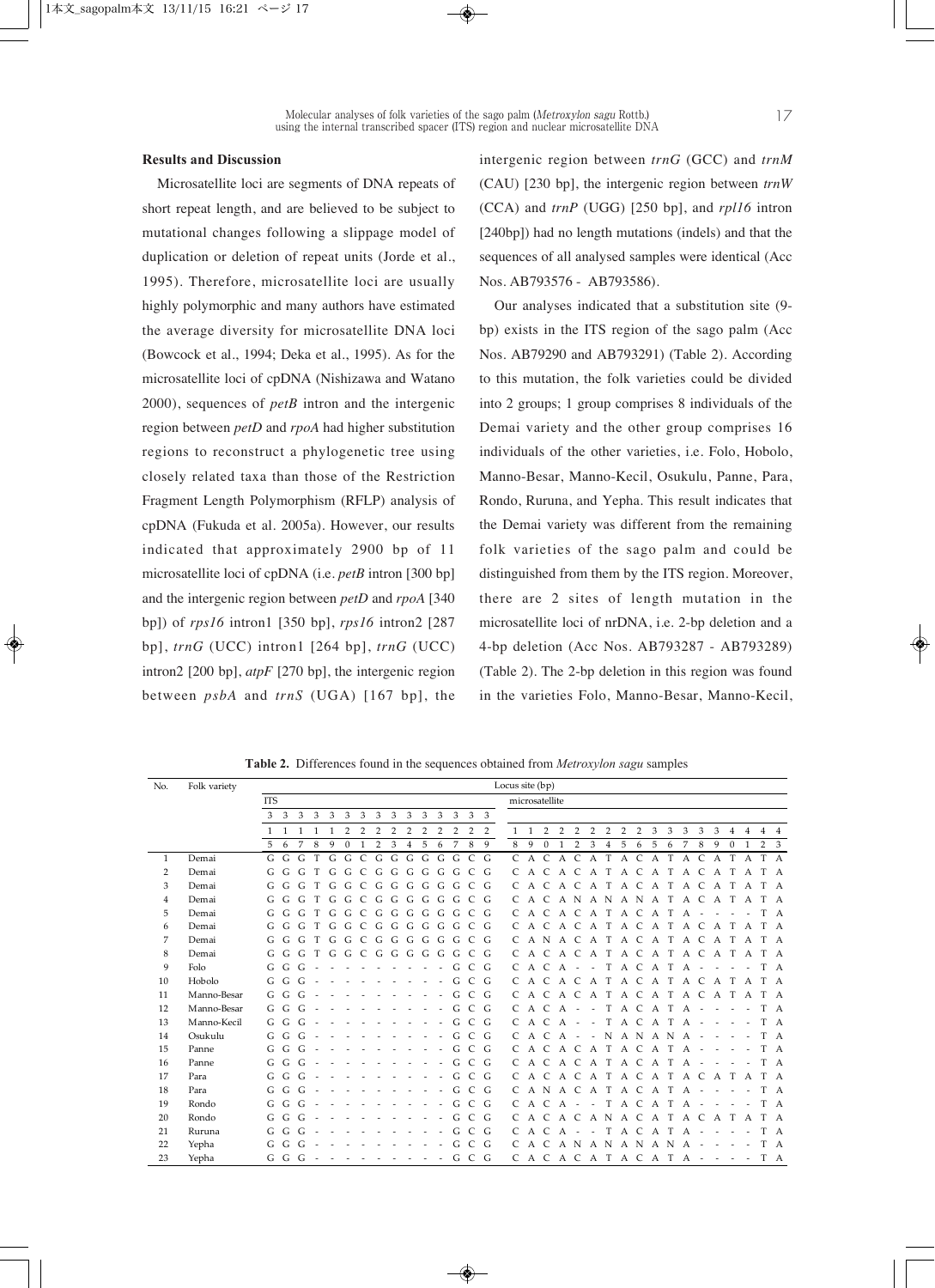Osukulu, Rondo, and Ruruna. Among them, Manno-Besar and Rondo were included in the group of individuals without deletion at this site. Although the 4 bp deletion in the same microsatellite DNA locus was detected in the varieties Demai, Folo, Manno-Besar, Manno-Kecil, Osukulu, Panne, Para, Rondo, Ruruna, and Yepha, non-deletion individuals were also identified in the varieties Demai, Manno-Basar, Para, and Rondo, respectively. Therefore, our results indicated that the ITS region could be used as molecular marker to distinguish the Demai variety from the other folk varieties. However, we could not gain molecular information to identify folk varieties of the sago palm by using microsatellite loci of nrDNA because the same folk variety had different sequencing results. Moreover, although ITS sequences could clarify the difference between the Demai variety and the remaining folk varieties, this may reflect the geographical distance between them. The sampling area of the Demai variety is far from those of the remaining folk varieties used in this study, and this long distance could act as a barrier to limit the gene flow between them. In fact, previous studies of Ehara et al. (2003) and Barahima et al. (2005) suggested that the geographical distance between folk varieties of the sago palm correlated with genetic relationships. Therefore, whether the ITS sequence is suitable to identify the Demai variety will be tested in future studies by analysing samples of other folk varieties collected from neighbour areas of the Demai sample used in this study. In addition, detailed analyses of dates of sago palm populations originating from different geographic locations will promote the understanding of their genomes and will reveal the true extent of gene flow between populations.

In summary, we provided molecular markers for folk varieties of the sago palm by analysing combined data of the ITS region and microsatellite loci of nrDNA. Further studies will determine whether more comprehensive sampling and additional genetic evidence of microsatellite loci of nrDNA help to understand folk varieties of the sago palm.

#### **Acknowledgements**

This research has been supported by a research grant from The Mitsui & Co., Ltd. Environment Fund.

## **References**

- Barahima, A., M. H. Bintoro, H. Sudarsono, M. Surahman and H. Ehara 2005 Haplotype diversity of sago palm in Papua based on chloroplast DNA. *In*: Sago Palm Development and Utilization (Karafir Y. P., F. S. Jong and V. E. Fere eds.), Proceeding of the 8th International Sago Symposium in Jayapura, Indonesia. Japan Society for the Promotion Science, Jayapura, 4-6 August 2005.
- Barahima, A., M. H. Bintoro, H. Sudarsono, M. Surahman and H. Ehara 2009 Biodiversitas 10: 168-174.
- Barahima, A., Y. Renwarin, M. H. Bintoro, H. Sudarsono, M. Surahman and H. Ehara 2010 Biodiversitas 11: 112-117.
- Bowcock, A. M., A. Ruiz-Linares, J. Tomfohrde, E. Minch, J. R. Kidd and L. L. Cavalli-Sforza 1994 Nature 368: 455- 457.
- Celiz, L. L., K. Toyota, M. Okazaki and A. Power 2004 genetic characteristics of sago palm (*Metroxylon sagu*) cultivars using AFLP (Amplified Fragment Length Polymorphism) markers. Abstract of the 13th Conference of Japanese Society Sago Palm Studies: 61-65.
- Deka, R., L. Jin, M. D. Shriver, L. M. Yu, S. DeCroo, J. Hundrieser, C. H. Bunker, R. E. Ferrell and R. Chakraborty 1995 The American Journal of Human Genetics 56: 461-474.
- Ehara, H., S. Kosaka, N. Shimura, D. Matoyama, O. Morita, H. Naito, C. Mizota, S. Susanto, M. H. Bintoro and Y. Yamamoto 2003 Sago Palm 11: 8- 13.
- Fukuda, T., H. Ashizawa, T. Nakamura, T. Ochiai, A. Kanno, T. Kameya and J. Yokoyama 2005a Plant Species Biology 20: 123-134.
- Fukuda, T., I. J. Song, T. Nakamura, M. Nakada, A. Kanno, T. Kameya, H. Yamaji, A. Terabayashi, S.